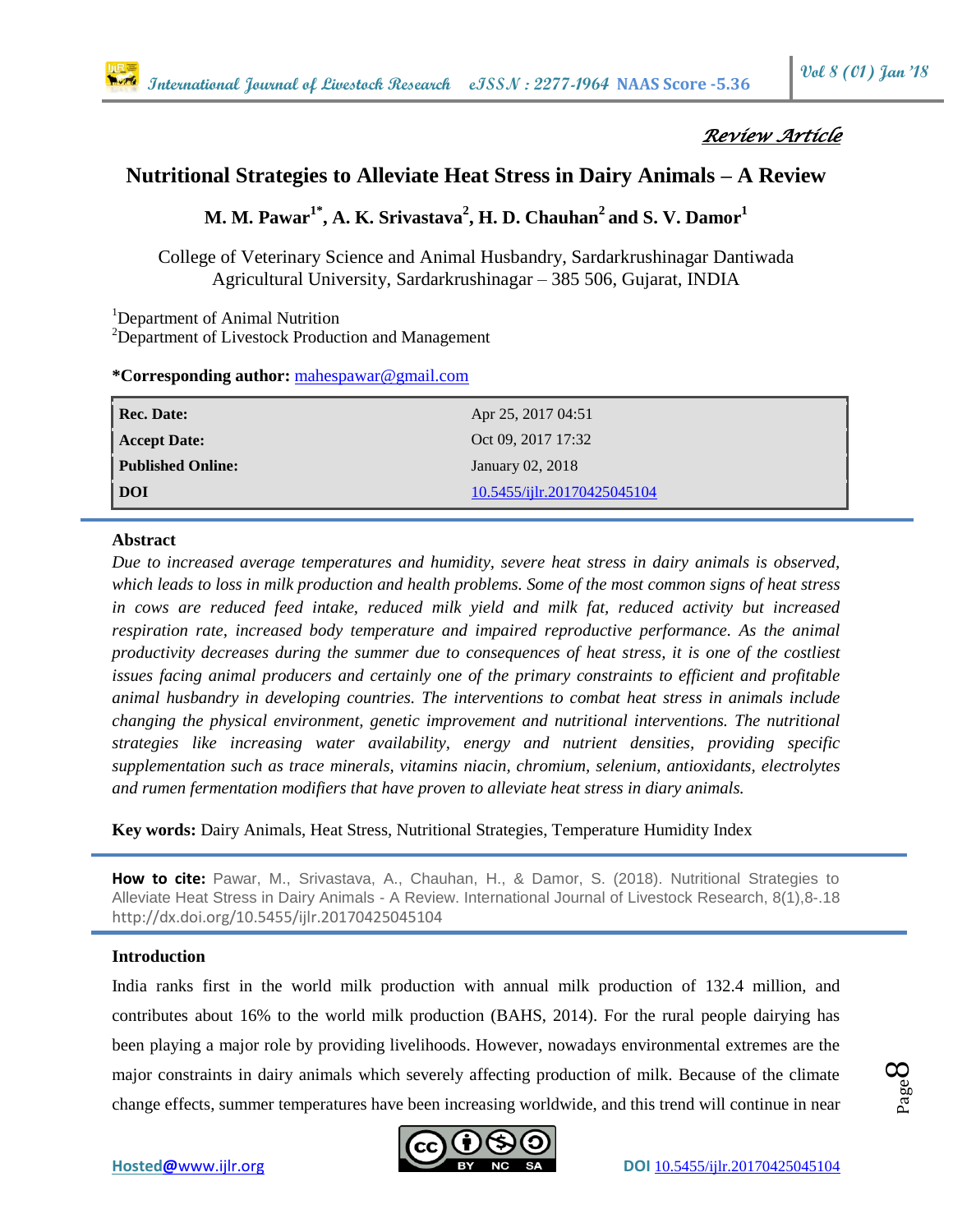future also (IPCC, 2007; Luber and McGeehin, 2008). Among the livestock animals dairy animals are likely to be impacted greatly by the effects of climate change. The IPCC (2007) predicts that by 2100 the increase in global average surface temperature may be between 1.8°C to 4.0°C. India also experiencing increased average temperatures and humidity, and more hot spells recently. Severe heat stress in dairy animals is observed due to hot days, followed by hot nights as cows accumulate heat and cannot adequately dissipate this body heat. In extremes deaths from heat exhaustion may occur during very hot and humid periods. As the animal productivity decreases during the summer due to consequences of heat stress, it is one of the costliest issues facing animal producers and certainly one of the primary constraints to efficient and profitable animal husbandry in developing countries. The interventions to combat heat stress in animals include changing the physical environment, genetic improvement and nutritional interventions. The nutritional strategies should be aimed at maintaining water balance, nutrients and electrolytes intake and/or to satisfy the special needs during heat stress such as vitamins and minerals. Aim of this review is to discuss some of the important nutritional strategies to alleviate heat stress in dairy animals.

#### **Heat Stress and Its Assessment in Dairy Animals**

Heat stress is the state at which physiological mechanisms get activated to maintain an animal's body thermal balance, when it is exposed to intolerable temperature and/or humidity. In other words, heat stress is used to describe influences outside of a body system, which can shift the internal mechanisms away from their normal or resting state (Lee, 1965). The environmental factors associated with heat stress which affect the physiological systems regulating thermal balance are primarily ambient temperature, relative humidity (RH, %) and radiant energy. Assessment of heat stress level in farm animals can be done by measuring degree of temperature and relative humidity (RH%), which are the most closely involved with heat balance. Such measurement is termed as temperature–humidity index (THI). The THI is defined by several equations based on measurement of temperature in Celsius or Fahrenheit. When temperature is measured in Celsius, the equation of THI is as follows (Marai *et al.,* 2001)-

$$
THI = db^{\circ}C - \{(0.31 - 0.31 \text{ RH}) \ (db^{\circ}C - 14.4)\}
$$

Where,  $db^{\circ}C = dry$  bulb temperature in  ${}^{\circ}C$  and RH = relative humidity percentage (RH %) / 100.

The values obtained indicate the level of heat stress in animals as: < 22.2 = absence of heat stress, 22.2 to  $<$  23.3 = moderate heat stress, 23.3 to  $<$  25.6 = severe heat stress, and  $>$  25.6 = extremely severe heat stress. The above equation is applicable in cattle as well as in buffaloes, goats and sheep. In addition to THI, body temperature and respiratory rate are recommended to be used as parameters to determine heat



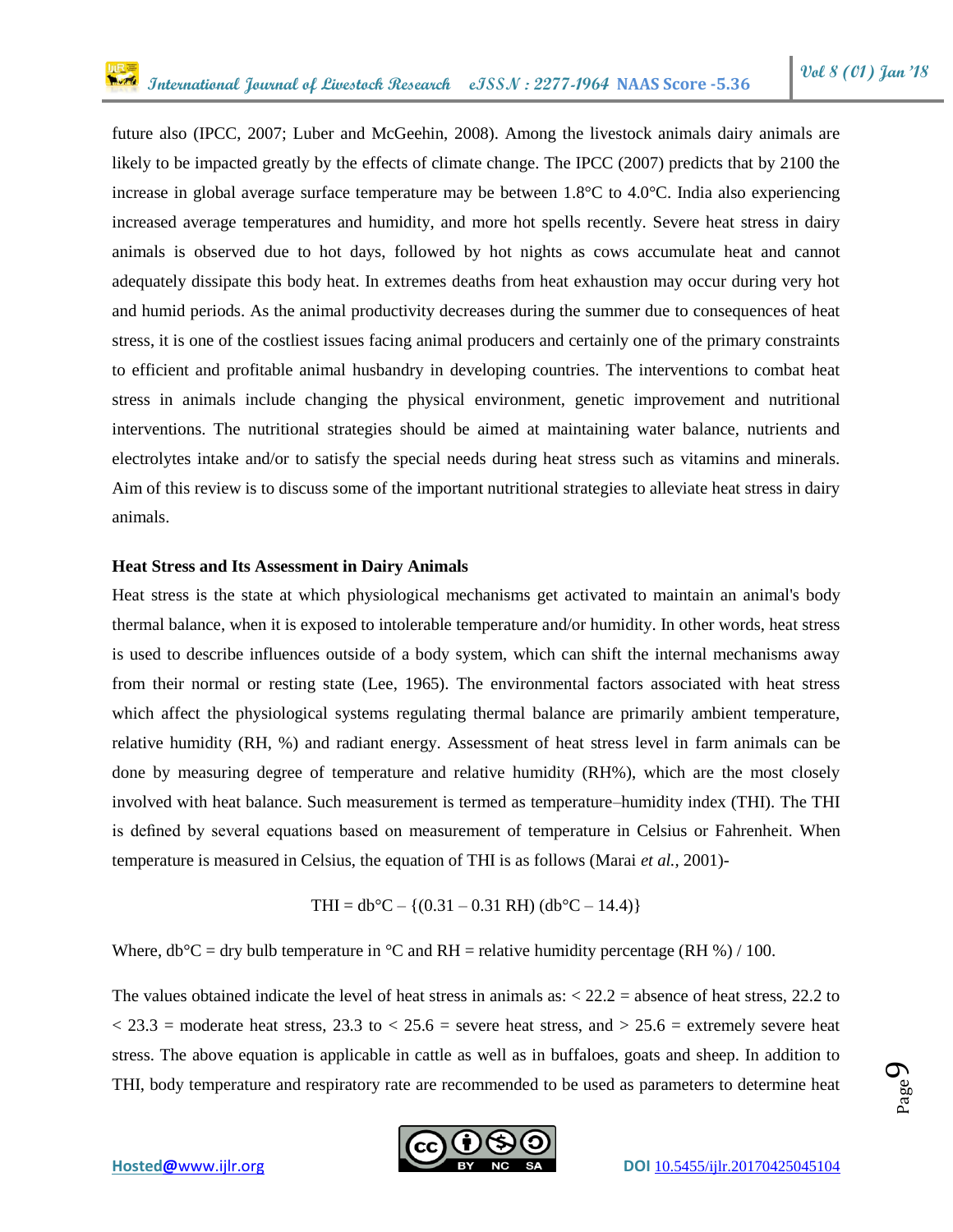stress (Perez, 2000). When temperature is measured in Fahrenheit, the equation of THI is as follows (LPHSI, 1990)-

$$
THI = db^{\circ}F - \{(0.55 - 0.55 RH) (db^{\circ}F - 58)\}
$$

Where,  $db^{\circ}F = dry$  bulb temperature in Fahrenheit and RH = relative humidity (RH %) / 100. The obtained values indicate the heat stress as:  $\langle 72 \rangle$  = absence of heat stress,  $\langle 72 \rangle$  to  $\langle 74 \rangle$  = moderate heat stress, 74 to  $\langle 78 \rangle$  = severe heat stress, and  $\langle 78 \rangle$  = very severe heat stress.

#### **Effects of Heat Stress on Dairy Animals**

The evidence of heat stress in dairy animals is often very subtle. Farmers see their cows standing quite contentedly huddled under the tree or near the water tank or at the far end of the paddock. Some of the most common signs of heat stress in cows are reduced feed intake, reduced milk yield and milk fat, reduced activity but increased respiration rate, increased body temperature and impaired reproductive performance. The most important effects of heat stress are discussed below (West, 2003; Najar *et al.,* 2010).

## **Dry Matter Intake**

During the periods of heat stress in dairy animals, dry matter intake is reduced by  $9 - 13\%$ . The reduced feed intake is mainly due to panting, which reduces cud chewing, slows the breakdown of feed, and reduces the amount of water and buffers from saliva reaching the rumen. Early lactating and higher yielding cows are affected more quickly and severely. In grazing animals, standing in the shade to keep cool also restricts grazing time and decreases intake.

## **Milk Production**

As the feed intake decreases, so does the milk production. Milk production drops further if water is limiting. Cows divert water from milk production to facilitate cooling.

## **Milk Fat**

Milk fat content declines by up to 0.3% units during summer.

## **Fertility/Reproduction**

During the summer season fertility rate is decreased in dairy animals as compared to winter season. Early embryonic deaths account for significant losses in heat stressed cows.

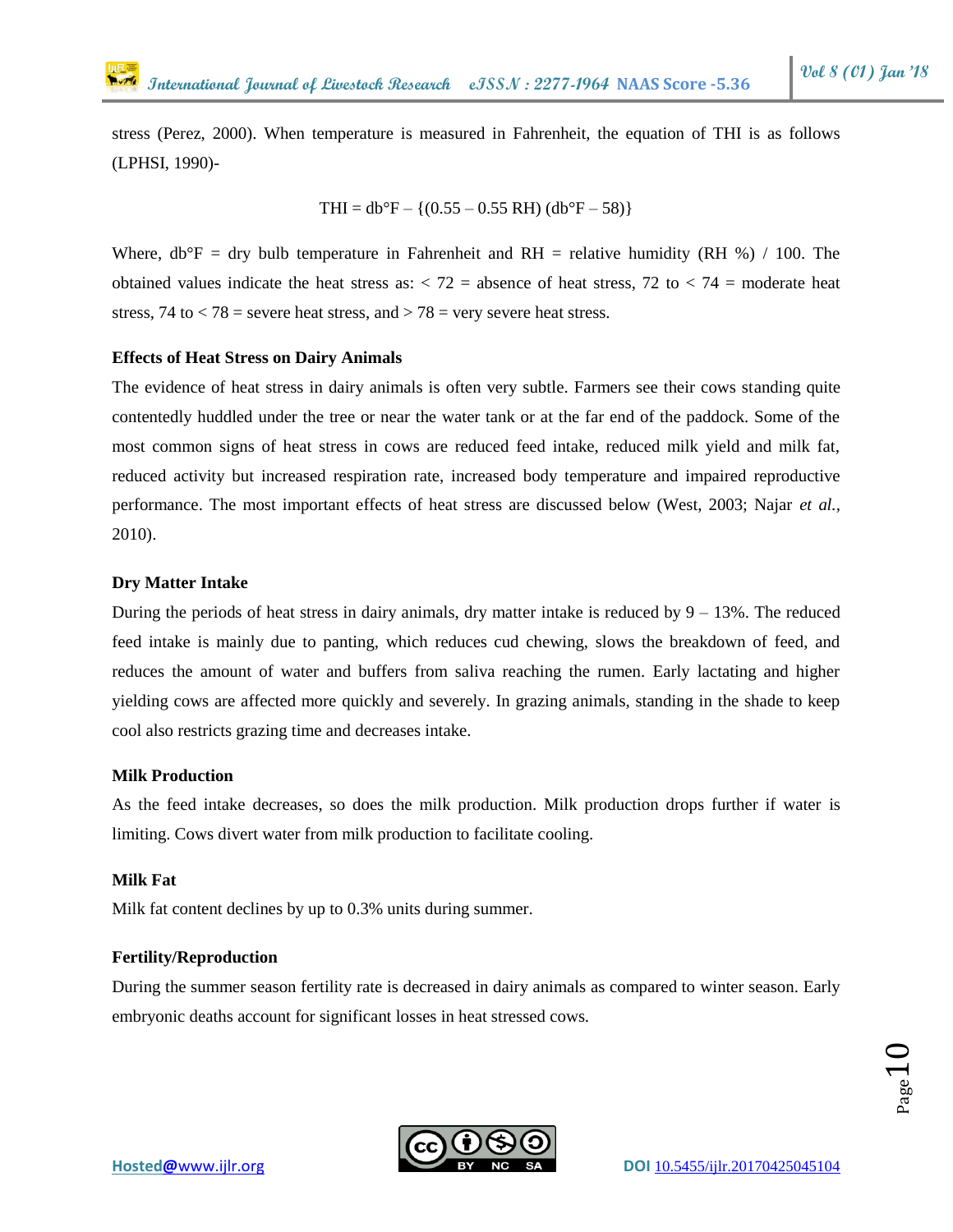#### **Rumen Health**

Recent research indicates that heat stressed cows have reduced rate of passage, lower rumen pH, higher rumen ammonia and change in volatile fatty acids. This affect appears to be independent of changes in dry matter intake. Heat stress can slow rumen contractions, which in turn slows digestion.

## **Nutritional Strategies to Alleviate Heat Stress**

There are several nutritional strategies which can be used to mitigate heat stress in dairy animals. Increasing water availability to cows is one of most important strategy to alleviate heat stress. As feed intake is markedly decreases during heat stress, a common strategy is to increase the energy and nutrient densities (increased concentrates and supplemental fat) of the diet. In addition to the energy balance, reducing the fiber content of the diet is thought to improve the cow's thermal balance and may reduce body temperature. However, increasing ration concentrates should be considered with care as heatstressed cows are highly prone to rumen acidosis. The nutritional needs of the cow change during heat stress, and ration reformulation to account for decreased DMI, the need to increase nutrient density, changing nutrient requirements, avoiding nutrient excesses and maintenance of normal rumen function is necessary.

#### **Water, the Forgotten Nutrient**

Water is undoubtedly the most important nutrient for dairy cows subjected to heat stress. Milk contains about 87 percent water, and water is critical for dissipation of excess body heat. Moreover, water intake is highly correlated with milk yield and dry matter intake (Dado and Allen, 1994). The consumption of water increases sharply as the environmental temperature increases because of greater water losses from sweating and from water vaporization with more rapid respiratory rates (panting), both efforts aimed at increasing evaporative cooling for the cow. So, the normal water supply recommendations are inadequate in the summer. Water intake increases by up to 50% as the THI approaches 80. Supply unlimited clean, cool and fresh water under shade within easy walking distance for the cow. Water in tanks long distances from the feeding area, especially if tanks are not shaded or the area between the feeding area and the tank is not shaded may force the cow to choose shade over water, limiting performance. So, place extra water points close to where the cows spend most of the time.

#### **Fat Supplementation**

Increasing the amount of dietary fat has been a widely accepted strategy in order to reduce basal metabolic heat production. The heat increment of fat is less (up to 50%) than the forages, so it is seemingly a rational decision to supplement additional fat and reduce fiber content of the diet. Studies where fats have been fed to heat-stressed cows have shown inconsistent responses in improving milk

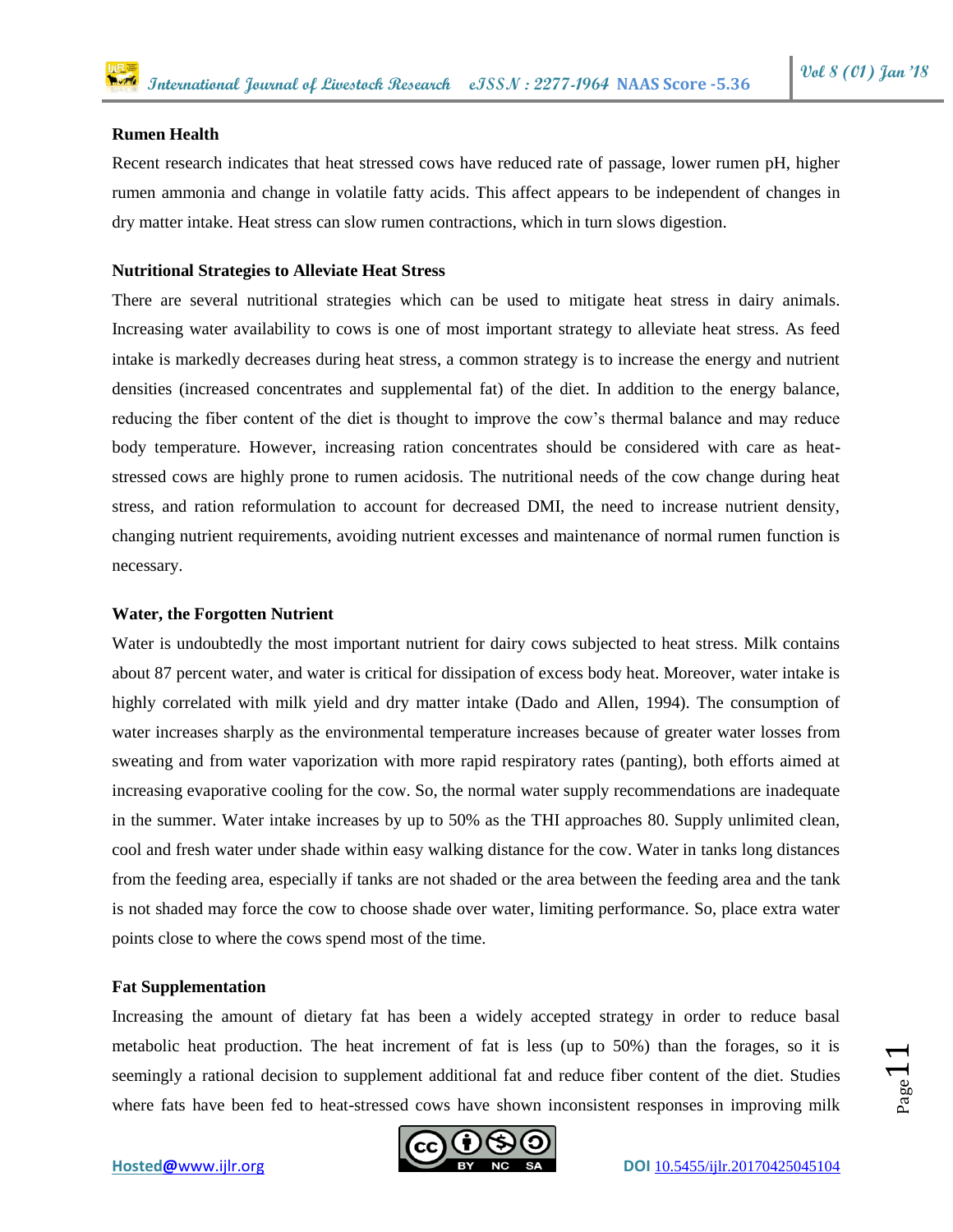production; some have improved milk production, and others have shown no response. Recently, Melo *et al.* (2016) reported that supplementation of palm oil significantly reduced rectal temperature and respiratory frequency, increased milk yield, reduced DM intake and increased feed efficiency in lactating cows. Similarly, Wang *et al.* (2010) observed that supplementation of saturated fatty acids improved milk yield and milk fat content and yield and reduced peak rectal temperatures in mid-lactation heat-stressed dairy cows. In contrast, Moallem *et al.* (2010) indicated that cows fed additional fat increased rectal temperatures and respiratory rates. Other researchers reported little or no differences in rectal temperatures (Knapp and Grummer 1991; Chan *et al.,* 1997; Drackely *et al.,* 2003).

## **Fiber Level in Ration**

One common nutritional strategy involves reducing dietary fiber during an increased heat-load. However, adequate fiber in the diet is essential to maintain rumen health, and high quality forage helps to maintain feed intake. NRC (2001) recommended that minimum dietary neutral detergent fiber (NDF) of 25% with the proportion of NDF from roughages equaling 75% of total NDF. However, its digestion and metabolism create more heat than compared to concentrates (Van Soest *et al.,* 1991). Grant (1997) demonstrated that a roughage NDF value of 60% still provides sufficient fiber for production of fatcorrected milk. Cows fed diets containing NDF from soya hulls and cassava residue produced more 4% fat-corrected milk, lost less body weight, and had lower rectal temperatures (Kanjanapruthipong *et al.,* 2015).

#### **Protein Level in Ration**

As feed intake is progressively depressed due to heat stress, it is necessary to increase the protein level of the ration (West, 1999). However, the proportion of the dietary protein that must be provided as rumen un-degradable protein (bypass protein) must be increased, since the net passage of microbial protein from the rumen declines with lower DM intake. The oversupply of rumen degradable protein will lead to its inefficient use in the rumen which in turn will require the animal to expend energy to convert this wasted protein (as nitrogen) to urea which will largely be excreted in the urine. The negative effect of increased dietary protein agrees with recent recommendations which suggest that addition of dietary crude protein is not helpful during heat stress (Arieli *et al.,* 2006). How heat stress affects dietary protein requirements is not well defined and more research is needed in order to generate more appropriate recommendations.

#### **Selenium Supplementation**

Natural and synthetic antioxidants in the feed as well as optimal levels of minerals, principally selenium, help to maintain efficient levels of endogenous antioxidants in tissues. Selenium protects tissues against oxidative stress, as it is a component of the glutathione peroxidase (GPX) enzyme, which destroys free

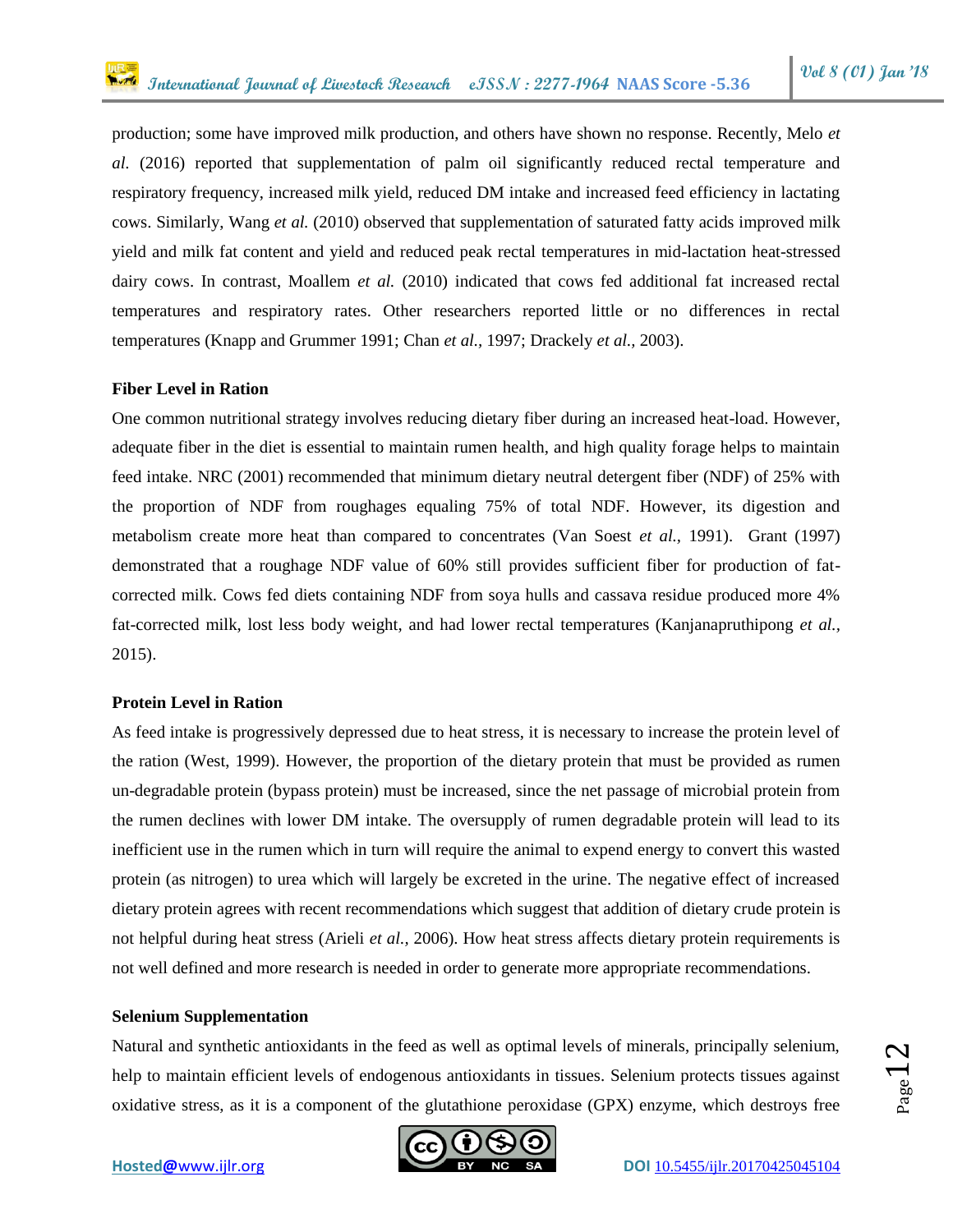radicals in the cytoplasm. Calamari *et al.* (2011) reported an improvement in the preventive antioxidant systems in terms of the prevention system of free radical formation and chain breaking antioxidants in cows fed selenium-yeast, with a lower lipid peroxidation during hotter periods, when animals are subjected to more oxidative stress. Similarly, Thatcher (2006) reported an increase in immunecompetence at parturition, an improvement in uterine health and second service pregnancy rate during the summer months in cows fed selenium-yeast prior to calving.

## **Chromium Supplementation**

Chromium is a micronutrient that facilitates insulin action on glucose, lipid, and protein metabolism (Mertz, 1993). Spears *et al.* (2012) reported that heifers supplemented with increasing amounts of chromium had increased insulin sensitivity, suggesting that chromium plays an essential role in glucose metabolism in ruminants. Because glucose use predominates during heat stress, chromium supplementation may improve thermal tolerance or production in heat-stressed animals. In addition, supplementing heat-stressed early lactation dairy cows with chromium reduced the degree of weight loss, improved milk production, reduced plasma NEFA concentrations, and improved rebreeding rates (Soltan, 2010; Mirzaei *et al.,* 2011). Dietary inorganic chromium supplementation in summer-exposed buffalo calves improved heat tolerance, immune status and potency of insulin hormone (Kumar *et al.,* 2015). However, further research using varying concentrations and lengths of chromium supplementation should be done to determine the ability of chromium to alleviate the deleterious effects of heat stress in dairy animals.

#### **Niacin Supplementation**

Niacin (vitamin  $B_3$ ) is known to increase peripheral vasodilation to increase sweat gland activity in dairy cattle (Gille *et al.,* 2008). Recently, Zimbelman *et al.* (2010) demonstrated that cows supplemented with encapsulated niacin at a dose of 12 g/cow/d during acute thermal stress had a lower core body temperature and increased sweating rates, which are adaptive mechanisms to allow for dissipation of more body heat to the surface area through peripheral or vasomotor function and/or increased sweating. This prevents some of the decrease in DM intake due to heat stress thereby improving milk production (Di Constanzo *et al.,* 1997). Di Constanzo *et al.* (1997) reported that cows undergoing mild to severe heat stress fed encapsulated niacin at 12 and 24 g/cow/d had reduced skin temperatures and increased milk production during summer heat. Feeding encapsulated niacin had different responses on milk production and milk components depending on the degree of heat stress and/or, possibly, the stage of lactation of the cows (Zimbelman *et al.,* 2013). However, Yuan *et al.* (2011; 2012) found that supplementation with 12 g/cow per day of the rumen protected niacin modified lipid metabolism but did not affect milk yield

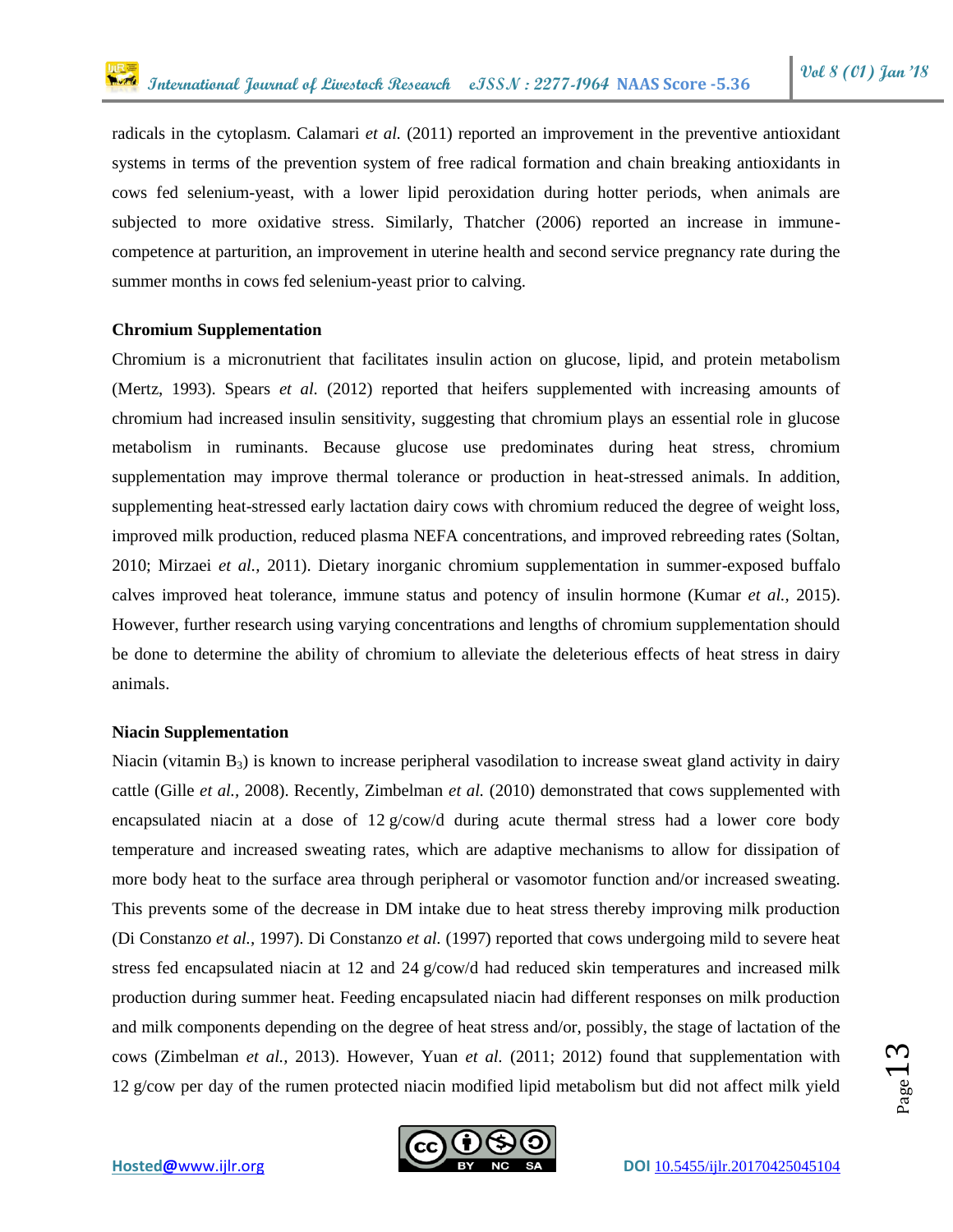over the first 3 weeks of lactation or oxidative stress of transition dairy cows. Rungruang *et al.* (2014) also observed that supplementation of encapsulated niacin did not improve thermo-tolerance of winteracclimated lactating dairy cows exposed to moderate thermal stress.

#### **Dietary Cation Anion Difference (DCAD)**

Dietary cation anion difference (DCAD) is the difference between certain dietary minerals nominated as cations (Na, K) and anions (Cl, S) on the basis of charges they carry and is usually measured as milliequivalents of (Na+K)-(Cl+S) per kilogram of DM (Sarwar *et al.,* 2007). Wildman *et al.* (2007) stated that keeping the DCAD at a healthy lactating level (200 to 300 mEq/kg DM) remains a good strategy during the warm summer months. Animal productivity is influenced more by the difference between these cations and anions than their individual effects when fed as a sole independent mineral source. In addition, Shahzad *et al.* (2007; 2008) reported that a diet having DCAD 330 mEq/kg DM has promoted feed consumption, water intake and resulted in greater milk yield and milk fat in early lactating buffaloes.

## **Electrolyte Supplementation**

Unlike humans, bovines utilize potassium  $(K^+)$  as their primary osmotic regulator of water secretion from sweat glands. As a consequence,  $K^+$  requirements are increased (1.4 to 1.6% of DM) during the summer, and this should be adjusted for in the diet. Kumar *et al.* (2010) reported that supplementation of electrolyte relieved oxidative stress and improved cell mediated immunity in heat stressed buffaloes. In addition, dietary levels of sodium ( $Na<sup>+</sup>$ ) and magnesium ( $Mg<sup>+</sup>$ ) should be increased as they compete with K + for intestinal absorption (West, 2002).

#### **Rumen Fermentation Modifiers**

Monensin (an ionophore) is a well-described rumen fermentation modifier that increases the production of propionate, which is predominate gluconeogenic precursor in ruminants and thus improve the glucose status of heat-stressed cows (Baumgard *et al.,* 2011). The use of live yeast cultures (*Saccharomyces cerevisiae*), has been extensively used to enhance nutrient utilization in ruminant animals (Francia *et al.,* 2008). Many studies with dairy cows (Schingoethe *et al.,* 2004; Bruno *et al.,* 2009; Shwartz *et al.,* 2009) reported that yeast culture supplementation increased feed intake during heat stress. In addition, supplementation of yeast culture (Bruno *et al.,* 2009; Singh *et al.,* 2011) and other fungal cultures (Huber *et al.,* 1985; Gomez-Alarcon *et al.,* 1991; Higginbotham *et al.,* 1993) decreased rectum temperature and respiration frequency during heat stress. Bruno *et al.* (2009) and Huber (1998) reported that the supplementation of increased milk production in dairy cows during heat stress.



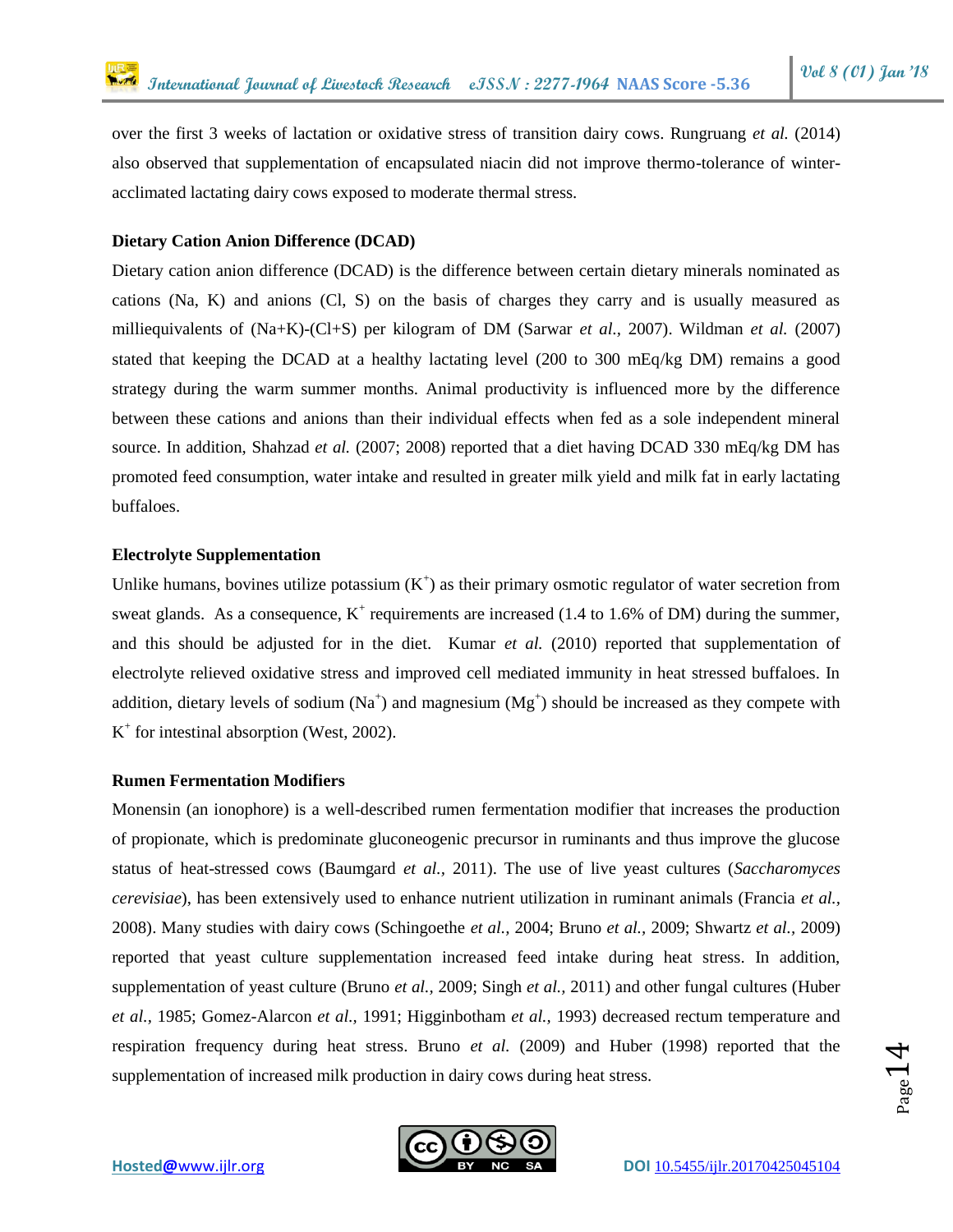## **Control and Prevention Measures**

The most important control and prevention measures to avoid heat stress in dairy animals are listed in Table given below (Noordhuizen and Bonnefoy, 2015).

| <b>Farming Area</b> | <b>Control and Prevention Measures</b>                                                |
|---------------------|---------------------------------------------------------------------------------------|
| <b>Nutrition</b>    | Increase the frequency of feeding to 4-6 times a day; give the highest proportion at  |
|                     | late evening or during the night                                                      |
|                     | Reduce the effects of a negative energy balance around calving: maintain feed         |
|                     | intake at a normal level during close-up and fresh cow period. Take care of optimal   |
|                     | claw health.                                                                          |
| Drinking water      | Increase the number of drinking places. Total width of drinking places must be 600    |
|                     | to 900 cm for 100 cows. Provide water of low temperature $(< 15^{\circ}$ C) and clean |
|                     | troughs every 2 days. Check water quality beforehand (chlorates, sulfates,            |
|                     | microbes) regularly.                                                                  |
| Barn climate        | Create shadow over feed bunks (at $4-5$ m <sup>2</sup> per cow) at 4 m height         |
|                     | Install and use appropriate fans                                                      |
|                     | Install and use showers, water spray producing devices, or sprinklers                 |
|                     | Increase the number of sprinkling and drying cycles per day                           |

## **Summary**

Dairy animals are more sensitive to heat stress, which has significant economic impact for the farmers in terms of decreased productivity and health problems. Implementing heat stress mitigation strategies is crucial to minimize fiscal losses. In addition to physical environment management, nutritional strategies can be implemented to help ameliorate heat stress induced losses. Nutritional strategies to alleviate heat stress in dairy animals are summarized below-

- Water is the most important nutrient of all to minimize heat stress, provide access to plenty of clean fresh water.
- Encourage maximum DM intake and increase density of energy and other nutrients to compensate for reduced DM intake.
- Supplement fat to the diet to improve energy density and to improve efficiency.
- Use high quality forages to increase the energy content of the diet and to maintain adequate rumination, and decreases the heat of fermentation associated with feeding lower-quality forages.
- As protein quality is important during hot weather, increase rumen un-degradable protein in ration and avoiding excessive rumen degradable protein.
- Consider specific supplementations such as niacin, chromium, selenium, antioxidants, electrolytes and rumen fermentation modifiers that have proven beneficial during heat stress.
- Heat-stressed dairy cows should be fed adequate amounts of trace minerals and vitamins.

## **References**

- 1. Arieli A, Adin G and Bruckental I. 2006. The effect of protein intake on performance of cows in hot environmental temperatures. Journal of Dairy Science. 87: 620-629.
- 2. BAHS. 2014. Basic Animal Husbandry Statistics. Department of Animal Husbandry, Dairying and Fisheries, Ministry of Agriculture, Government of India, New Delhi.

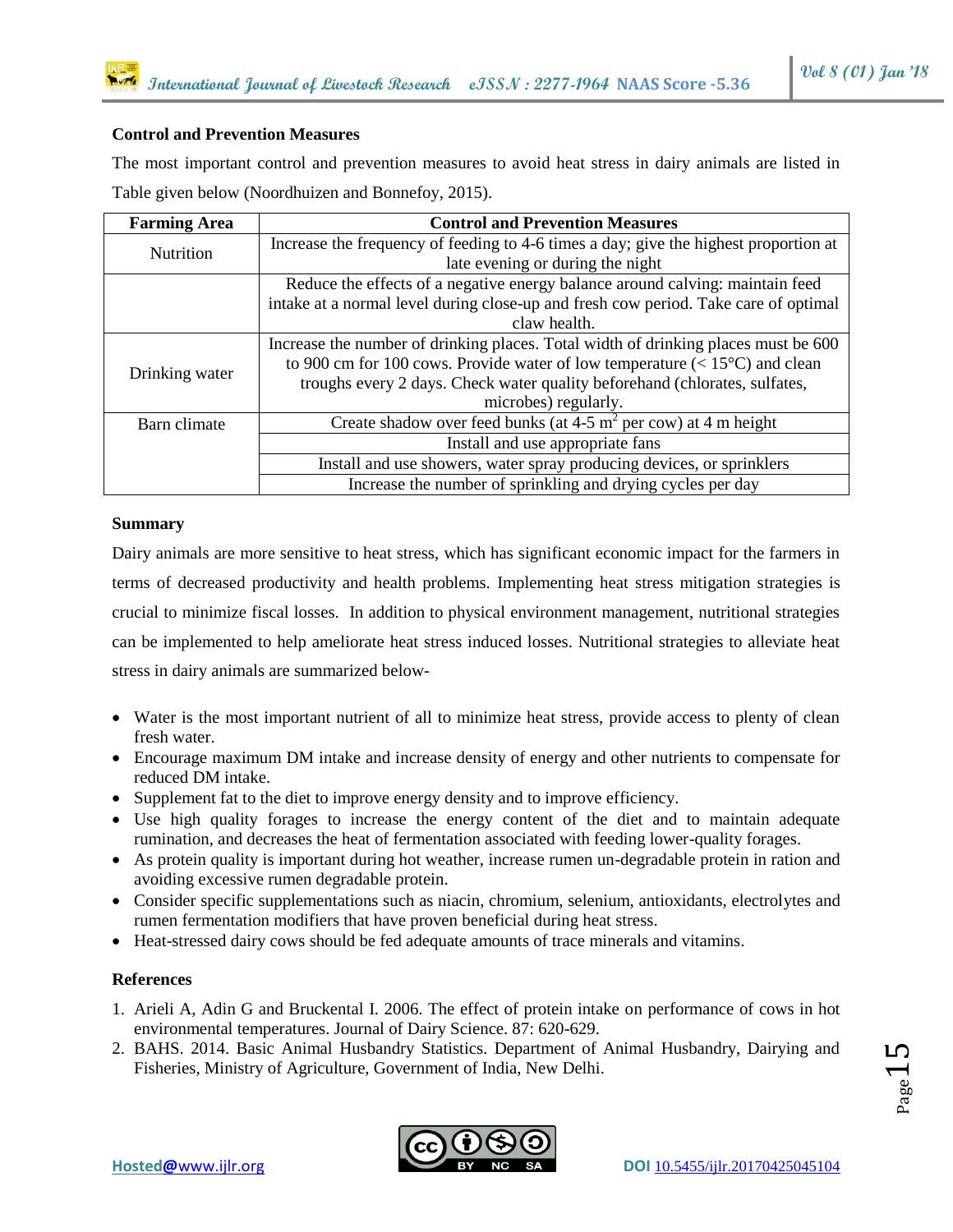- 3. Baumgard LH, Wheelock JB, Sanders SR, Moore CE, Green HB, Waldron MR and Rhoads RP. 2011. Post-absorptive carbohydrate adaptations to heat stress and monensin supplementation in lactating Holstein cows. Journal of Dairy Science. 94: 5620-5633.
- 4. Bruno RGB, Rutigliano HM, Cerri RL, Robinson PH and Santos JEP. 2009. Effect of feeding *Saccharomyces cerevisiae* on performance of dairy cows during summer heat stress. Animal Feed Science and Technology. 150: 175-186.
- 5. Calamari L, Petrera F, Abeni F and Bertin G. 2011. Metabolic and hematological profiles in heat stressed lactating dairy cows fed diets supplemented with different selenium sources and doses. Livestock Science. 142: 128-137.
- 6. Chan SC, Huber JT, Chen KH, Simas JM and Wu Z. 1997. Effects of ruminally inert fat and evaporative cooling on dairy cows in hot environmental temperatures. Journal of Dairy Science. 80: 1172-1178.
- 7. Dado RG and Allen MS. 1994. Variation in and relationships among feeding, chewing and drinking variables for lactating dairy cows. Journal of Dairy Science. 77: 132.
- 8. Di Constanzo A, Spain JN and Spiers DE. 1997. Supplementation of nicotinic acid for lactating Holstein cows under heat stress conditions. Journal of Dairy Science. 80: 1200-1206.
- 9. Drackley JK, Cicela TM and LaCount DW. 2003. Responses of primiparous and multiparous Holstein cows to additional energy from fat or concentrate during summer. Journal of Dairy Science. 86: 1306- 1314.
- 10.Francia A, Masucci F, De Rosa G, Varricchio ML and Proto V. 2008. Effects of *Aspergillus oryzae* extract and a *Saccharomyces cerevisiae* fermentation product on intake, body weight gain and digestibility in buffalo calves. Animal Feed Science and Technology. 140: 67-77.
- 11.Gille A, Bodor ET, Ahmed K and Offermanns S. 2008. Nicotinic acid: pharmacological effects and mechanisms of action. Annual Reviews in Pharmacolology and Toxicolology. 48: 79-106.
- 12.Gomez-Alarcon RA, Huber JT, Higginbotham GE, Wiersma F, Ammon D and Taylor B. 1991. Influence of feeding *Aspergillus oryzae* fermentation extract on the milk yields, eating patterns, and body temperatures of lactating cows. Journal of Animal Science. 69: 1733-1740.
- 13.Grant RJ. 1997. Interactions among forages and non-forage fiber sources. Journal of Dairy Science. 80: 1438-1446.
- 14.Higginbotham GE, Bath DL and Butler LJ. 1993. Effect of feeding an *Aspergillus oryzae* extract on milk production and related responses in a commercial dairy herd. Journal of Dairy Science. 76: 1484- 1489.
- 15.Huber J, Higginbotham G and Ware D. 1985. Influence of feeding Vitaferm, containing an enzymeproducing culture from *Aspergillus oryzae*, on performance of lactating cows. Journal of Dairy Science. 68: 122. (Abstr.)
- 16.Huber JT. 1998. Yeast products help cattle handle heat. Hoard's Dairyman. 143: 367.
- 17.IPCC. 2007. The intergovernmental panel on climate change, 4th assessment report. Available from: http://www.ipcc.ch/.
- 18.Kanjanapruthipong J, Junlapho W and Karnjanasirm K. 2015. Feeding and lying behavior of heatstressed early lactation cows fed low fiber diets containing roughage and non-forage fiber sources. Journal of Diary Science. 98: 1110-1118.
- 19.Knapp DM and Grummer RR. 1991. Response of lactating dairy cows to fat supplementation during heat stress. Journal of Dairy Science. 74: 2573-2579.
- 20.Kumar M, Kaur H, Deka RS, Mani V, Tyagi AK and Chandra G. 2015. Dietary inorganic chromium in summer-exposed buffalo calves (*Bubalus bubalis*): effects on biomarkers of heat stress, immune status, and endocrine variables. Biological Trace Element Research. 167: 18-27.
- 21.Kumar S, Singh G and Meur SK. 2010. Effects of addition of electrolyte and ascorbic acid in feed during heat stress in buffaloes. Asian Australasian Journal of Animal Science. 23: 880-888.
- 22.Lee DHK. 1965. Climatic stress for domestic animals. Journal of Biometerolology. 9: 29-35.

 $P$ age $1$ 

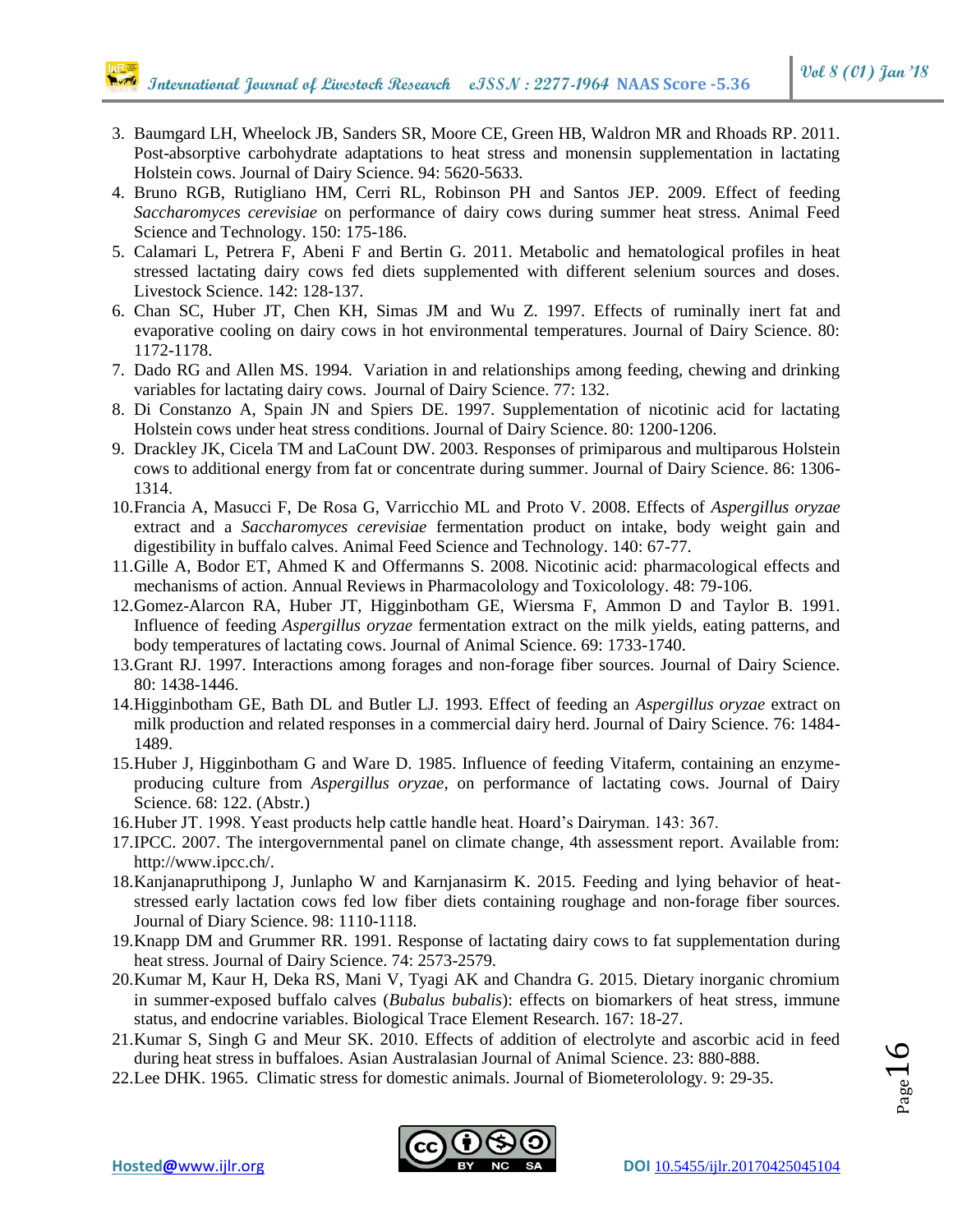- 23.LPHSI. 1990. Livestock and poultry heat stress indices. The livestock and poultry heat stress indices for cattle, sheep and goats. Cited in the Agriculture Engineering Technology Guide, Clemson University, Clem-son, SC, USA.
- 24.Luber G and McGeehin M. 2008. Climate change and extreme heat events. American Journal of Preventive Medicine. 35: 429-435.
- 25.Marai IFM, Ayyat MS and Abd-El-Monem UM. 2001. Growth performance and reproductive traits at first parity of New Zealand White female rabbits as affected by heat stress and its alleviation, under Egyptian conditions. Tropical Animal Health and Production. 33: 1-12.
- 26.Melo RP, Castro LP, Cardoso FF, Barbosa EF, Melo LQ, Silva RB, Pereira RAN and Pereira MN. 2016. Supplementation of palm oil to lactating dairy cows fed a high fat diet during summer. Journal of Animal Science. 94: 640-640.
- 27.Mertz W. 1993. Chromium in human nutrition: a review. Journal of Nutrition. 123: 626-633.
- 28.Mirzaei M, Ghorbani GR, Khorvash M, Rahmani HR and Nikkhah A. 2011. Chromium improves production and alters metabolism of early lactation cows in summer. Journal of Animal Physiology and Animal Nutrition. 95: 81-89.
- 29.Moallem U, Altmark G, Lehrer H and Arieli A. 2010 Performance of high-yielding dairy cows supplemented with fat or concentrate under hot and humid climates. Journal of Dairy Science. 93: 3192-3202.
- 30.Najar T, Rejeb M and Ben M'Rad M. 2010. Modeling the effects of heat stress on some behavior and physiological parameters in cows. In: Sauvant D, Van Milgen J, Faverdin P and Friggens N. (eds), Modelling Nutrient Digestion and Utilization in Farm Animals. Wageningen Academic Publishers, The Netherlands, pp. 130–136.
- 31.Noordhuizen J and Bonnefoy JM. 2015. Heat stress in dairy cattle: Major effects and practical management measures for prevention and control. SOJ Veterinary Science. 1: 1-7.
- 32.NRC. 2001. Nutrient requirements of dairy cattle.  $7<sup>th</sup>$  Revised Edition, National Research Council, National Academy Press, Washington, DC, USA.
- 33.Perez JH. 2000. Parameters for the determination and evaluation of heat stress in dairy cattle in South Africa. Journal of Veterinary Research. 67: 263-271.
- 34.Rungruang S, Collier JL, Rhoads RP, Baumgard LH, de Veth MJ and Collier RJ. 2014. A doseresponse evaluation of rumen-protected niacin in thermoneutral or heat-stressed lactating Holstein cows. Journal of Dairy Science. 97: 5023-5034.
- 35.Sarwar M, Shahzad MA and Nisa M. 2007. Nutrients intake, acid base status and growth performance of growing *Thalli* lambs fed varying level of dietary cation anion difference. Asian Australasian Journal of Animal Science. 20: 1858-1864.
- 36.Schingoethe DJ, Linke KN, Kalscheur KF, Hippen AR, Rennich DR and Yoon I. 2004. Feed efficiency of mid-lactation dairy cows fed yeast culture during summer. Journal of Dairy Science. 87: 4178-4181.
- 37.Shahzad M A, Sarwar M and Nisa M. 2008. Influence of altering dietary cation anion difference on milk yield and its composition by early lactating Nili Ravi buffaloes in summer. Livestock Science. 113: 133-143.
- 38.Shahzad MA, Sarwar M and Nisa M. 2007. Nutrients intake, acid base status and growth performance of growing male buffalo calves fed varying level of dietary cation anion difference. Livestock Science. 111: 136-143.
- 39.Shwartz G, Rhoads ML, Van Baale MJ, Rhoads RP and Baumgard LH. 2009. Effects of a supplemental yeast culture on heat-stressed lactating Holstein cows. Journal of Dairy Science. 92: 935- 942.
- 40.Singh SP, Hooda OK and Kumar P. 2011. Effect of yeast supplementation on feed intake and thermal stress mitigation in buffaloes. Indian Journal of Animal Sciences. 81: 961-964.